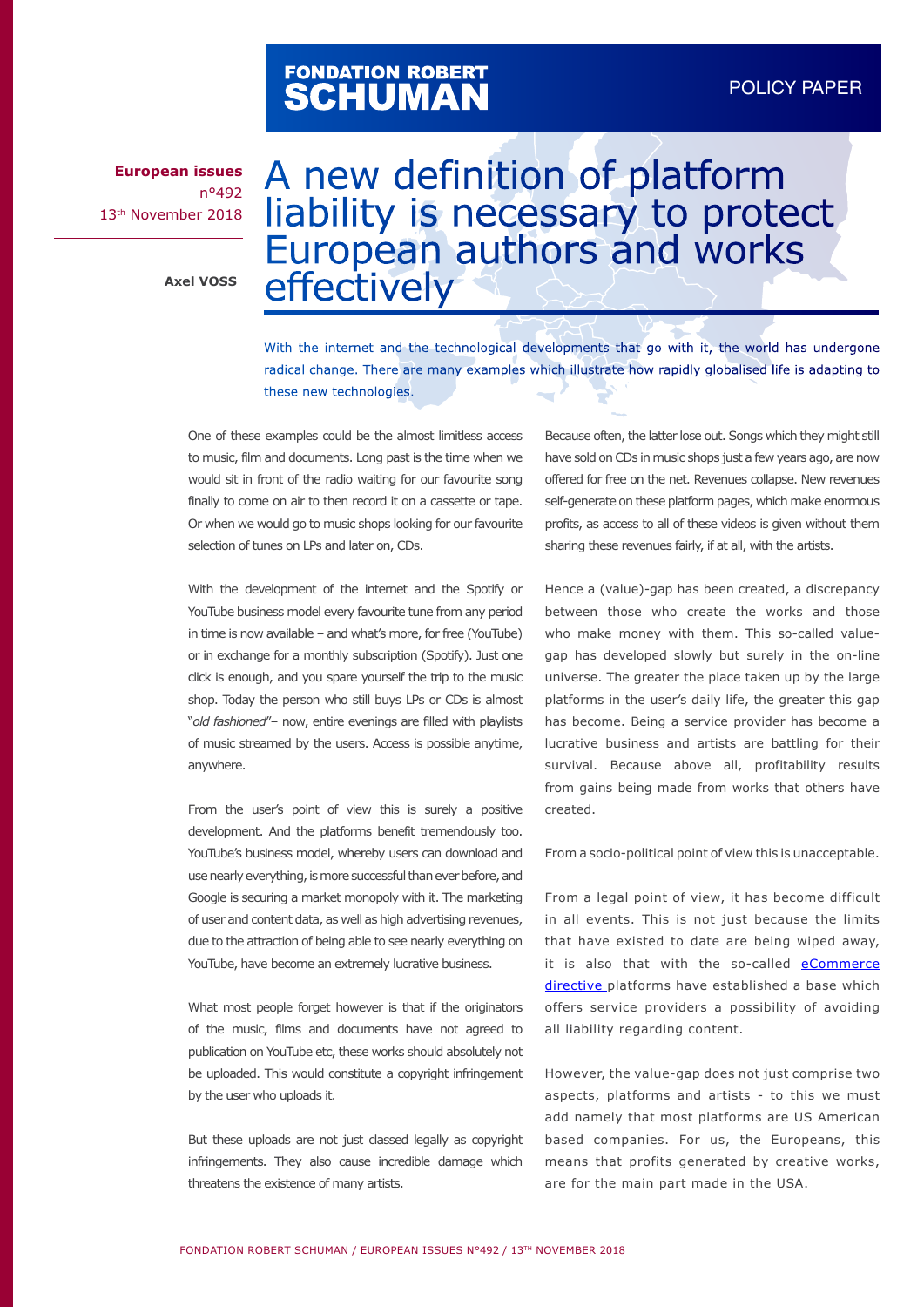## **EUROPEAN DIVERSITY AND CULTURAL IDENTITY**

Hence the value-gap leads to a fundamental question: How much is our European cultural diversity, and therefore our European cultural identity worth?

This is an extremely complicated question, especially in view of an ever-integrating Europe, which politically, legally and in terms of its values, can be understood as a single unit, but whose cultural space could not be more different.

Consequently, we must accept – contrary to the USA – a more complicated set of rules for Europe. Whoever wants, hopes for and approves the upkeep of a space for cultural specificities and different cultural identities amongst the Member States, also has to accept that the otherwise legally desired unity of law and the market has reached its limits, i.e. it can lead to negative effects.

On the other hand, Europe has a major opportunity to shape the unity of the European market in the newly emerging legal field within the context of digitisation: this is particularly true in view of the resulting valuegap.

If we want to protect our European artists, we must reconsider the platforms' liability. Because until now the latter have taken advantage of the disclaimers included in the eCommerce directive. According to the latter, platforms only provide the infrastructure for the uploaded material and have to remove copyrighted works only when they are alerted to the fact. This is an invitation to misuse.

#### **COPYRIGHT INFRINGEMENTS**

In fact, users infringe copyright law as they upload their material. Considering the unimaginable mass of uploaded materials and the problem of the users' anonymity, the accountability of the business models is barely easier to manage from a legal point of view, since they almost provide an invitation to upload copyrighted, protected works (to raise the

attractiveness of the platforms and thereby to collate better data and make greater advertising revenues).

Hence platforms target massive profits and shelter behind the original user's infringements and the eCommerce directive to cover themselves legally and in terms of their liability.

Today this can no longer be held valid. Liability regulations must also adapt to digitisation. We must also be able hold liable the party who aims to make profits with his business model on the backs of others. Hence the eCommerce directive can no longer legally serve as a gauge for this type of "*active"* platform.

Differently, copyright law is also threatened politically by another stakeholder: the "*digital do-gooders*"!

#### **THE DIGITAL DO-GOODERS**

Those who consider the internet as a borderless area, which therefore opens up another dimension for the freedom of opinion, call for free access to everything on offer, tolerate absolutely no "*monitoring*" and thereby, no control over what can be uploaded.

At the beginning of the platform era (around 2005) it was impossible to foresee the dimension whereby platforms would be used to offer all types of transaction, together with the impact this would imply for artistic works. Liability for content on the platforms was rejected, hence the legal disclaimer in the eCommerce directive. The development of the platforms into what we know today, no longer justifies this kind of understanding. Both general security and the massive infringement of third parties' rights demands a different way of thinking. Service providers must gradually become more accountable for what is taking place on their platforms – and this does not just apply to invitations to terrorism, "*fake news*" and "*hate speech*", but also to legal infringements of a different kind, and therefore, when copyright law, hence property rights of other people are affected.

What we all understand to be data protection for personal data must also apply to copyright on artistic works.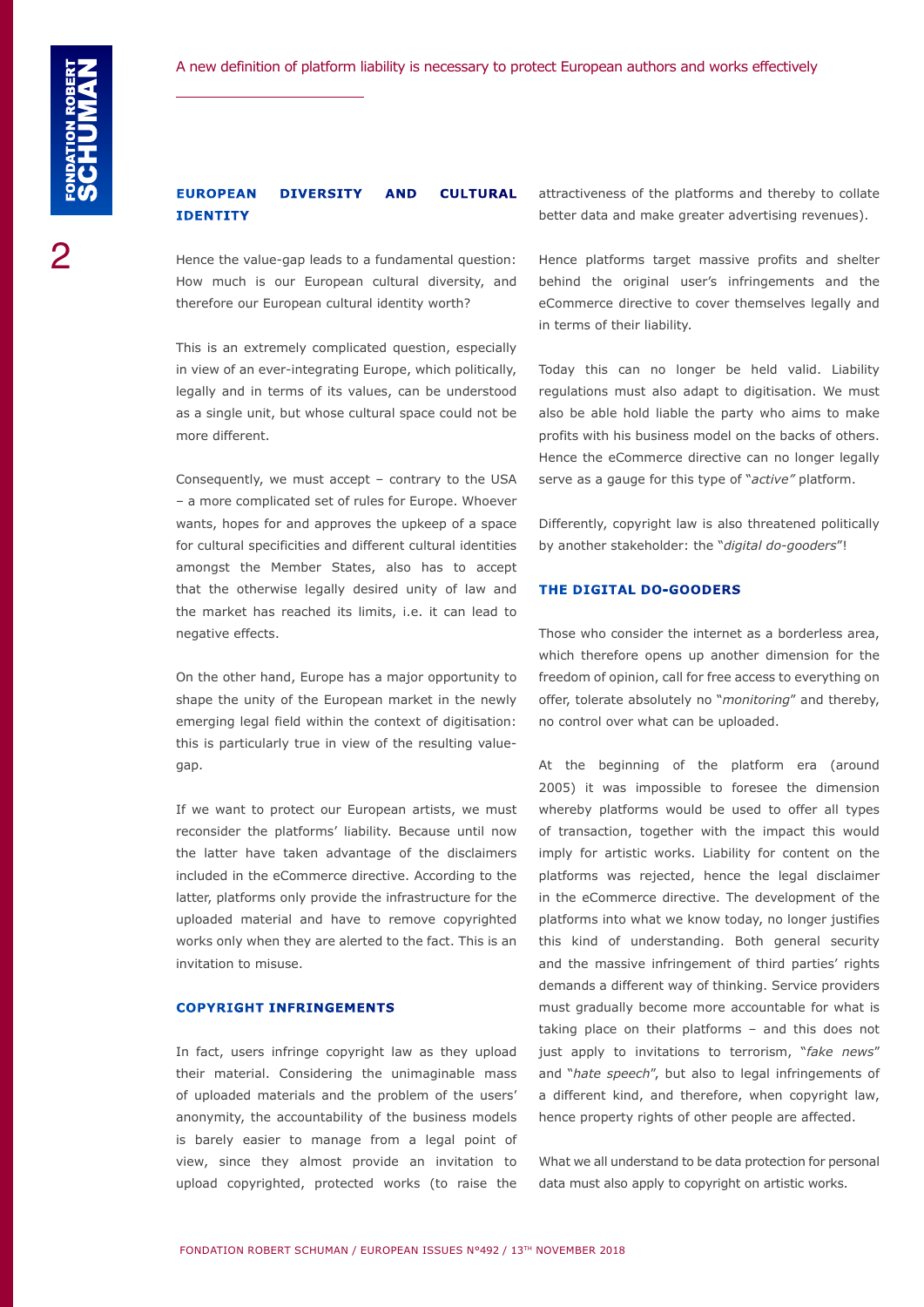We cannot and should not acquiesce to creativity being of lesser economic importance than the platform structure which offers worldwide access. Of course, this is linked to money and value added. Europe can rightly assert that it is the Content-Continent, but we have to realise that the disproportionate majority of added value lies with the platforms. Especially since the present internet structures are developing into monopolies and so there is a market power, which single-handedly, is dictating its conditions. We cannot allow this to happen.

In fact, the internet platforms could make the works that are protected by copyrights available to all and enhance the European creative industry in a fantastic manner. Some would create the content and others would disseminate them via their digital structures and access to the internet the world over. But unfortunately, this ideal symbiosis is intrinsically impaired because those who earn a fortune with creative content, do not want to pay fairly the people who create the content. Authors, musicians, singers, poets, artists and actors are simply excluded.

This applies equally to the manufacturing and marketing structures which run the economic risk of winning recognition for the works of authors, singers, poets, artists and actors. Because to date, publishing houses, record labels and film producers took care of the marketing and dissemination of creative content. Today however (free) distribution is undertaken via the internet platforms. But this will not remain without consequence.

The cross-subsidising of lesser works via extremely successful ones will stop when artists can no longer live from their ideas and art, or when their distribution structures no longer function. And how can authors, journalists, musicians, singers, poets and actors expect to earn anything if they do not have publishing houses, record labels and film producers? The internet platforms would continue to distribute their works free of charge, at their expense.

If in Europe we do not start to protect artistic and creative property, along with their distribution structures, there will be less artistic and literary diversity. We ought to prevent this creative bankruptcy for Europe's sake!

#### **THE COPYRIGHT REFORM**

The **European copyright reform** aims to provide an answer to this imbalance. A European solution is meaningful therefore, since the present legal situation is no longer adapted to the digital world and the new possibilities of exploiting all copyrighted material. And there is not much point if we leave this matter in the hands of the individual Member States. We need a single European regulation to provide effective protection and economic worth to material within and outside of the EU. The added value of European content must therefore occur in Europe and it must not be the reserve of the platforms.

Hence a question is raised in article 13 of this reform, about who exactly should be liable for the illegal uploading of material. Here, we have but one unequivocal answer to give: the platforms, who earn massive profits precisely with these illegally uploaded materials.

With the reform of article 13 we would like the platforms, which have built their business model on the distribution of copyright-protected content to also pay for these. Hence, we would like a licence requirement to be introduced. It is unacceptable for artists to walk away largely empty handed.

For platforms like this our premise therefore is more liability for the copyright-protected material on their platforms. To ensure that not all service providers, which also might carry one or two copyright-protected works on their platforms, are affected by this, we have only defined the really active platforms that are to come under art.13, in light of the **ECJ's case law** art 2. Subsequently, only those platforms whose aim it is to save copyrightprotected works that have been uploaded by their users, in order to then make these open to public access, are affected. When these platforms then optimise this content organisationally, we can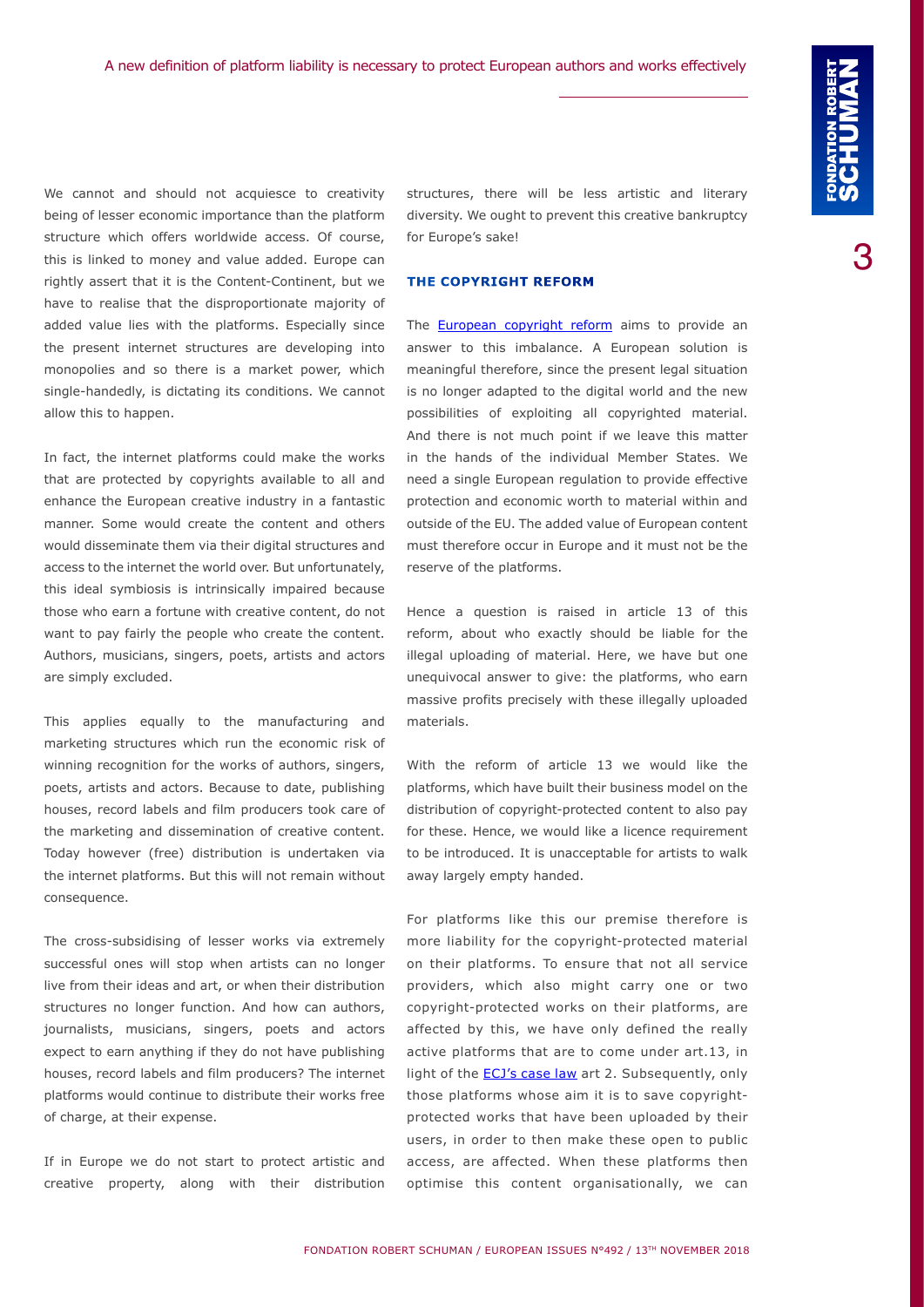assume, according to the ECJ's case law, that they are fully aware of the copyright that covers their content.

In other words, most of the platforms on the internet do not come under art. 13., even if they carry some copyright-protected works. For these platforms, the current law applies and this will not be changed by art. 13.

The argument that is constantly put forward, whereby start-ups and smaller platforms would be endangered by art. 13, is legally invalid. In the same way that innovative, smaller restaurants must respect all hygiene rules, there can be no legal exemption on the internet. However, since the reality of digitisation is often subject to other correlations, before their last [vote on 12th September 2018](http://www.europarl.europa.eu/sides/getDoc.do?pubRef=-//EP//NONSGML+TA+P8-TA-2018-0337+0+DOC+PDF+V0//EN), the European Parliament included an exception for micro and small businesses together with the "*intent to make profit*" clause in the text defining platforms.

This was the result of some political wrangling that occurred before the summer in the European Parliament, which was to result in the rejection of the agreement over the ongoing negotiations regarding the Legal Committee's conclusions on the copyright reform with the Council and Commission. In the original text the Parliament wanted to introduce socalled measures with art. 13 so that platforms, after an unequivocal definition of their liability, might be given the possibility to improve their management of this.

Then an unprecedented campaign, initiated by the major internet platforms and tech firms, erupted against art. 13, in the shape of slogans, filters, upload-blockers and censorship machines that was blindly and violently taken over by the internet community. This just shows how the internet giants can influence political outcomes anytime, anywhere. Even if one deems all of this legitimate, it simply remains for me to say that the internet community, in my opinion, was misused by the internet platforms to their own ends, because the latter are in fact defending themselves against their own liability.

#### **ANCILLARY COPYRIGHT**

To this we might add a further controversial theme of the copyright reform: the so-called ancillary copyright for the press and news agencies. Critics of this law have outbid each other in their arguments.

However, the outcome is similar to that of the value-gap. Big platforms earn a great deal of money with the newspaper articles and the underlying data harvesting of others, whilst publishers get nothing, although economically they bear the economic and structural risk.

But there remains one unanswered question: if journalism continues to have societal or even democratic value – then do the newspaper publishers possibly need our political support as they transit into the digital world? And if this is so, how far should this support go?

The situation has become more acute in the media area. It is extremely worrying, since the press is an important indicator in terms of our democracy and our freedom of opinion. The increasing dependency of their economic survival on major search engines and their corresponding market power is disturbing, in the same way that currently emerging technological possibilities only channel information and opinions that are tailored to match what we think, and therefore provide the possibility of manipulating everyone's opinion, thanks to a corresponding prior selection of information. Hence, we must create a framework to give the newspaper publishers, especially the smaller ones, the possibility of challenging these market powers on a more equal footing.

When newspaper articles, which are in fact press services, are touted and made partially available on the net by the major searchengines, with the aim of making major profits, and the former still go away empty handed, then something has gone seriously awry. This in fact means that the authors (journalists and publishing houses) are not being remunerated correctly and that the long-term financing of the